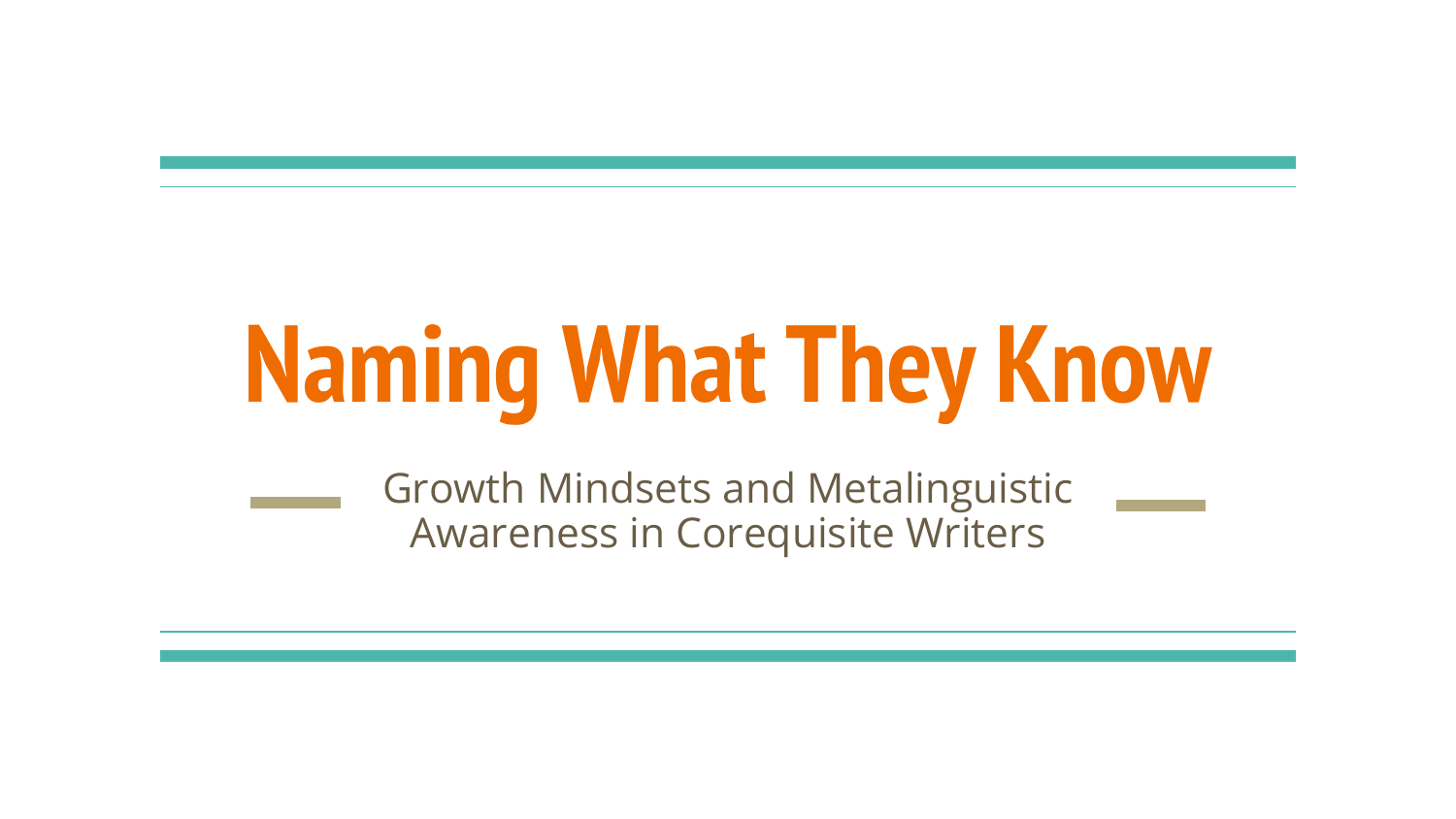# **The issue: grammar anxiety and confusion**

"I am sorry about my grammar. I am just no good at grammar. My grammar is terrible…"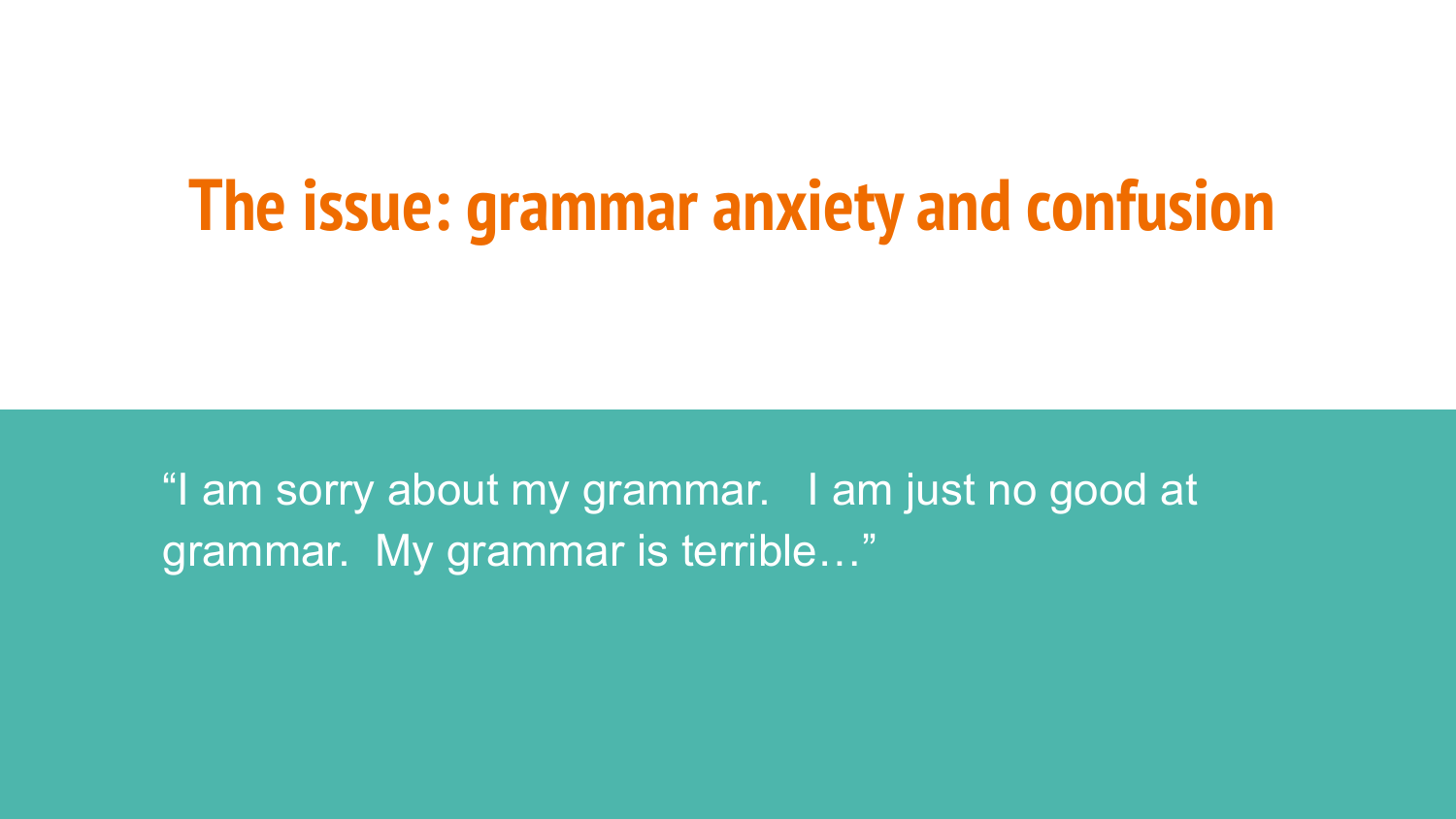#### **Has the situation changed much since 1989?**

… [W]e are acutely aware of situations when students are able to detect sentence-level problems but have few clues for resolving them. "That sentence isn't right- should I take it out?" a student will mumble as we sit with them. "This needs something, but I don't know what," another will say. Or, "I know I should be checking for commas, so maybe I should put some in this sentence." Anxiety, frustration, and anger surface as they flail around knowing that something should be done- if they only knew what.

(Rowan and Harris, 21-22)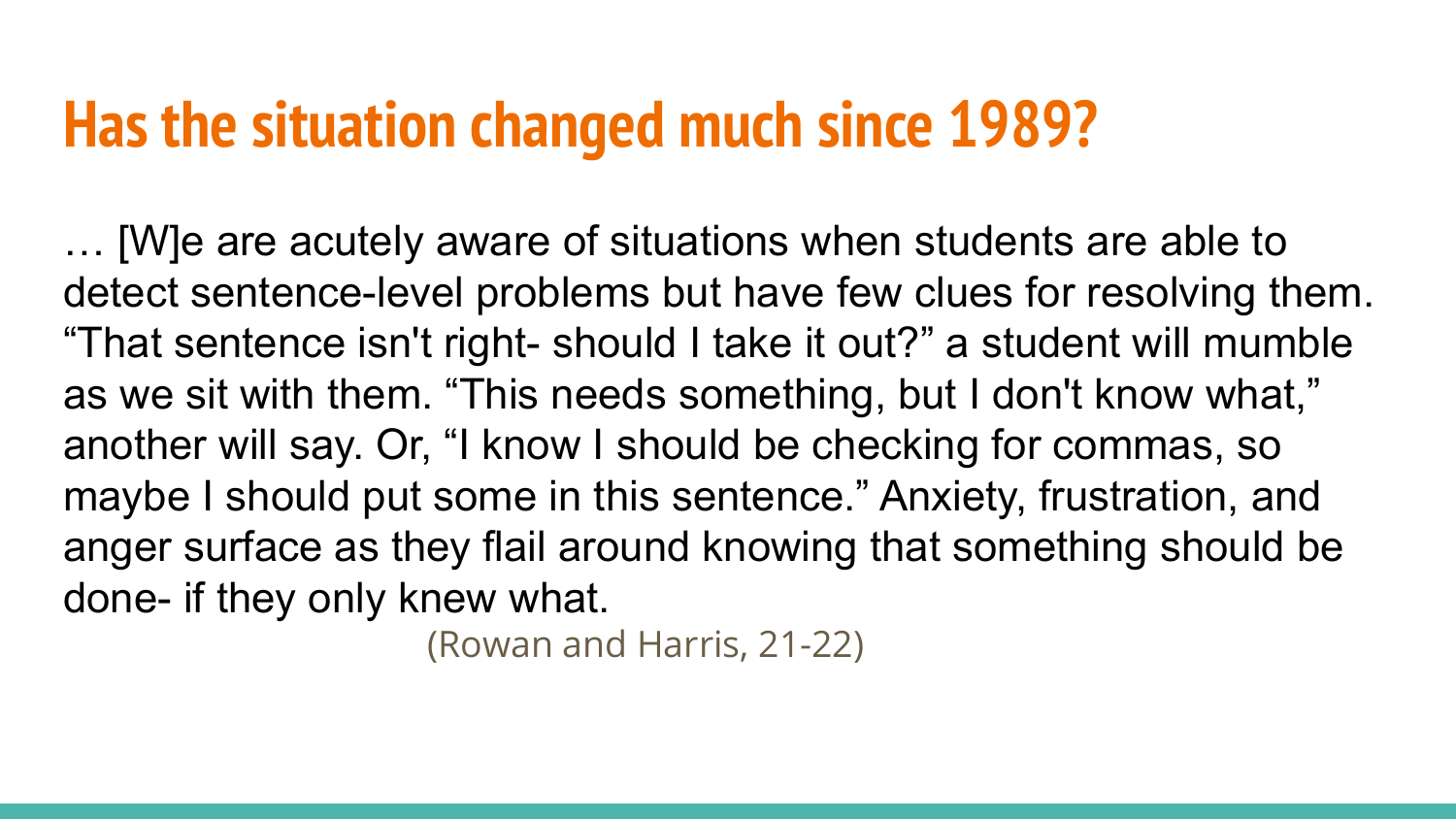#### **Goals for Today's Session**

- Define threshold concept, metalinguistic awareness, and metalanguage
- Review results from an on-going study of metalinguistic awareness in first-year writers (in 2-year degree programs or corequisite courses).
- Use insights from those results to suggest ways of structuring discussion about language (and grammar) to leverage student knowledge and build grammar confidence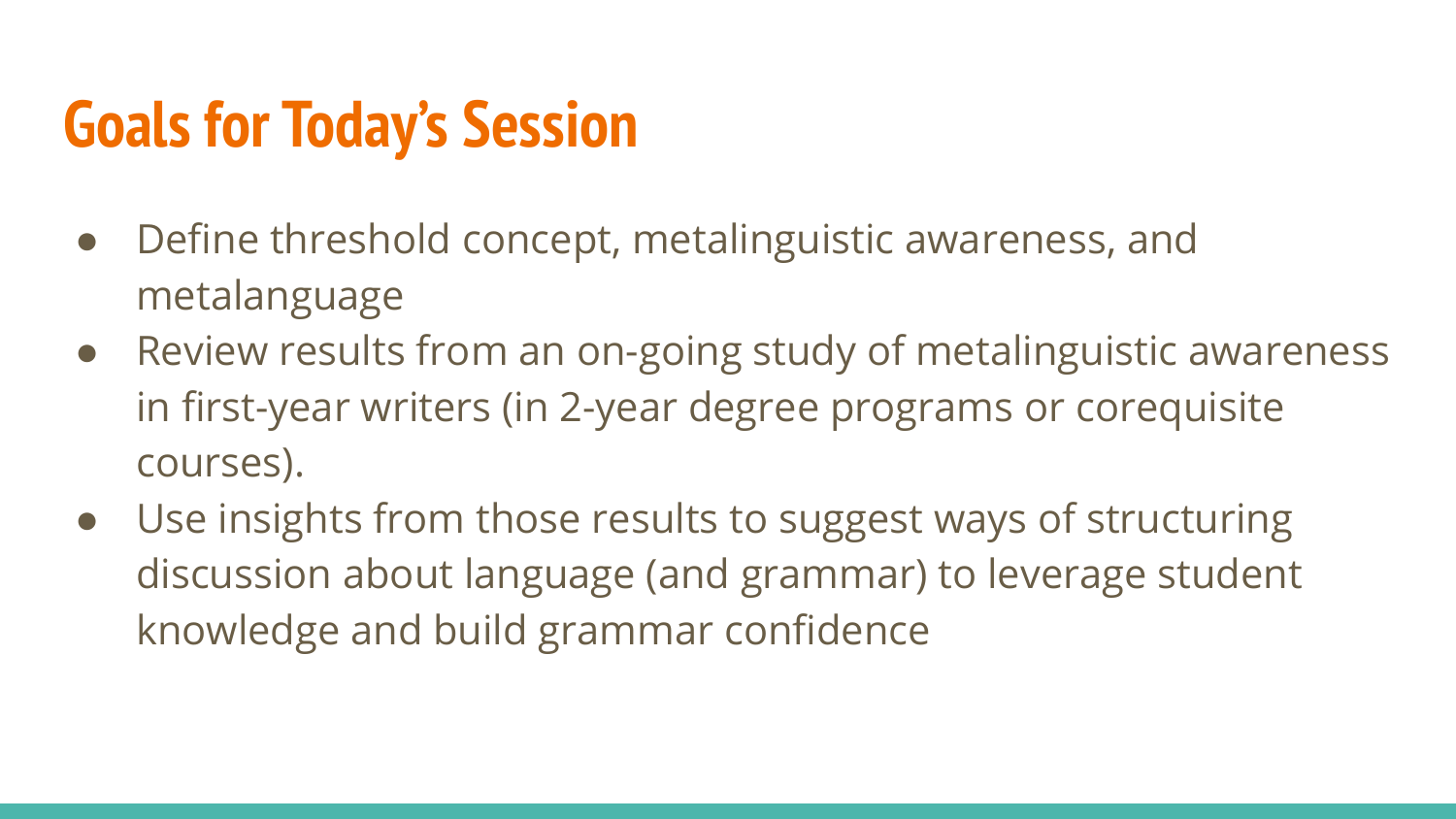#### **Threshold concepts: Adler-Kassner and Wardle**

**Naming** 

**CLASSROOM EDITION** 

**NOA ADLER-KASSNER AO ELIZABETH WARDLE** 

Broad, conceptual framework that integrates disciplinary knowledge about writing studies...

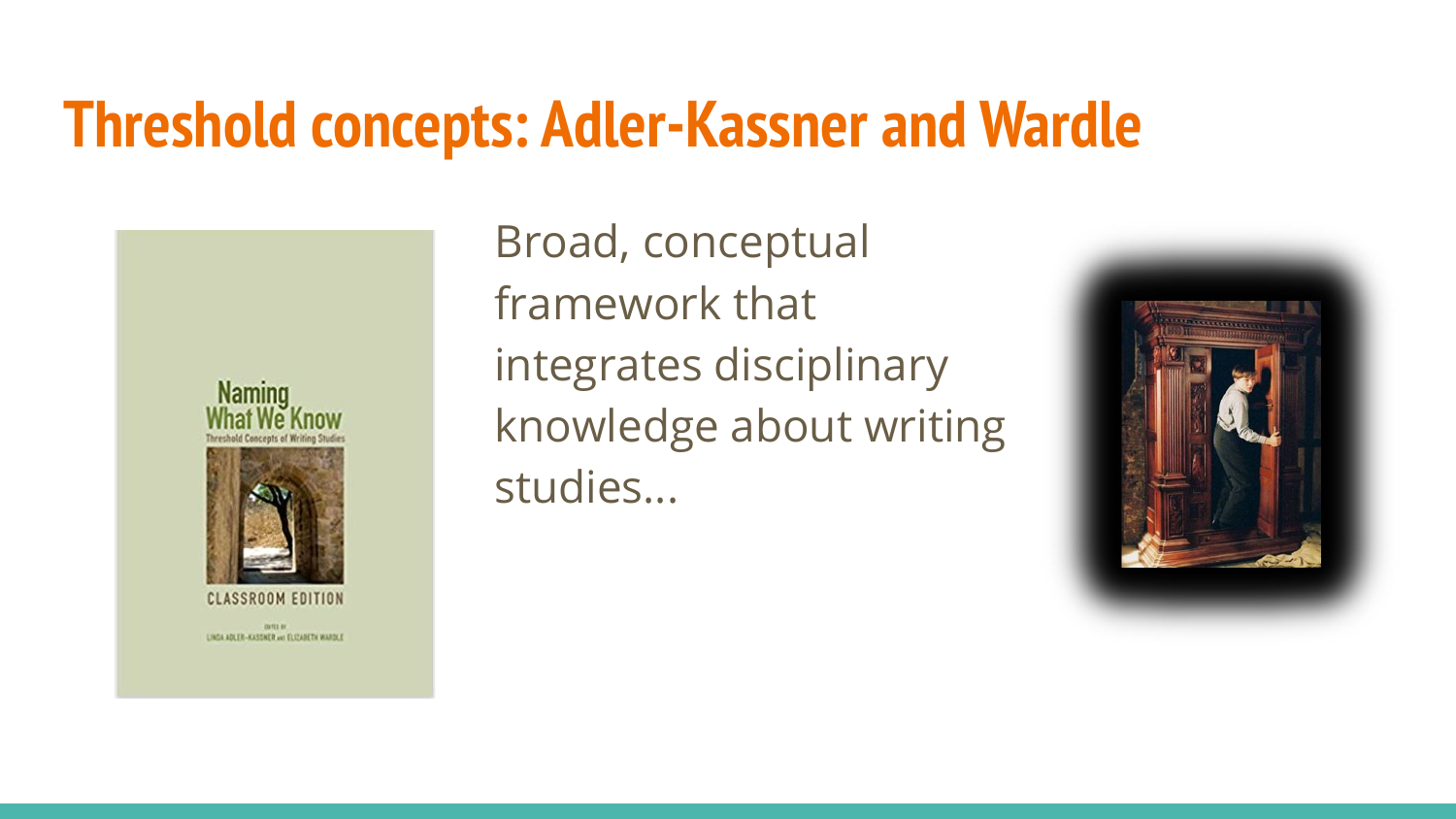# **The Question**

There is a huge gap of missing information here: what do students know????

How can we help students acquire threshold concepts about writing and language (and syntax or grammar, specifically), if we have only named what **we** know--not what **they** know?

We assume deficits and frame student knowledge in the language of a fixed mindset, thus (I believe) exacerbating the anxiety around the threshold...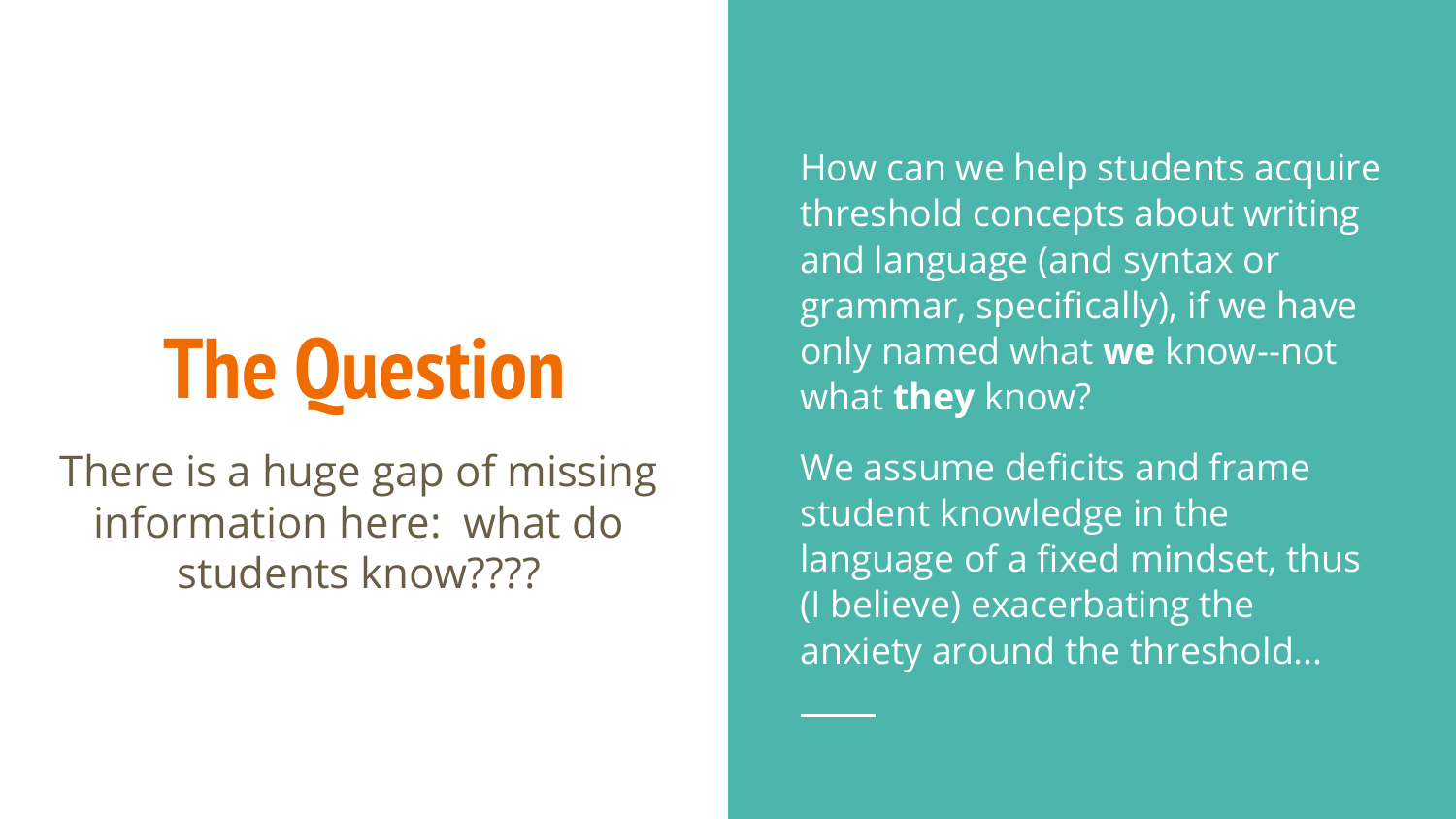#### **What do they know→ Metalinguistic Awareness**

Metalinguistic Awareness:

Most definitions include the following components (see Myhill & Jones, 2015, for an overview):

- Attention on language **as language**
- Some representation of knowledge about language (+/grammatical metalanguage or terms)
- An ability to put knowledge into practice (monitor/control)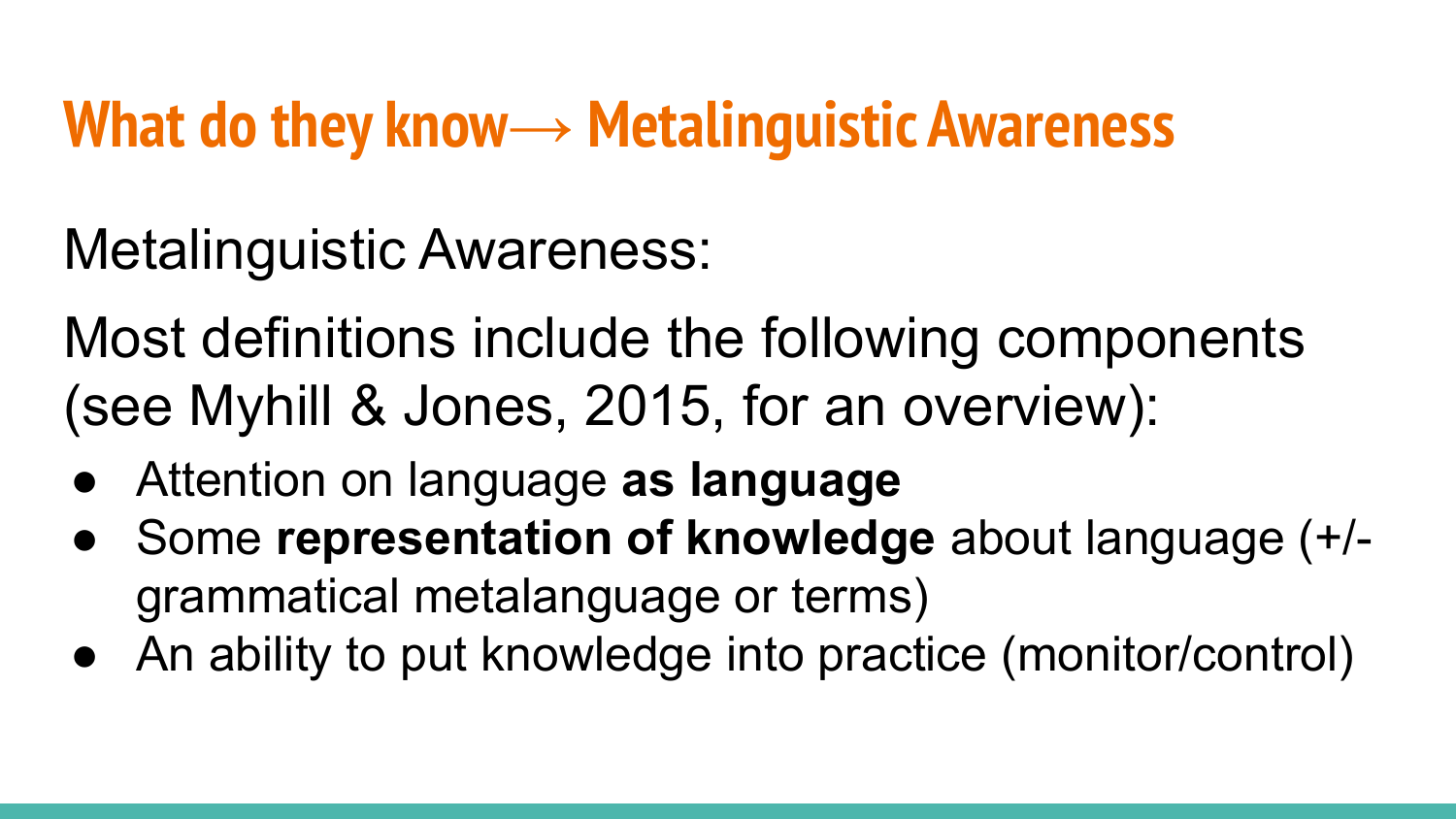#### **Do students have ML awareness?**

The study (UNG IRB-2019-071)

19 students, all in 2-year programs and/or corequisite ENGL (0999), Fall 2019.

69 reflection memos (30,202 words)

86 reading journal entries (16,391 words)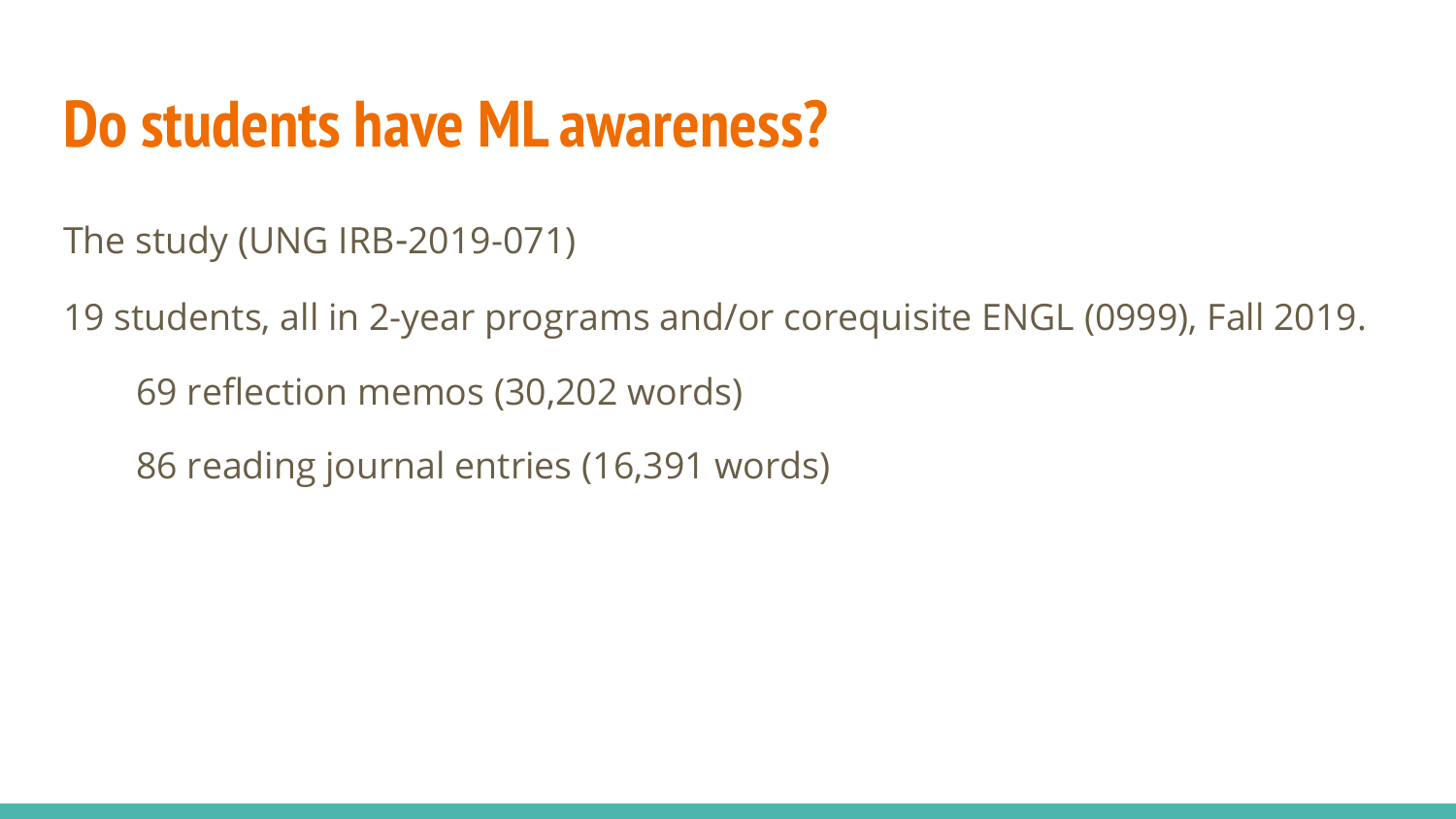| <b>Reflection Texts (30,202)</b>                                                 |             |                       |          | <b>Journals</b> (16,391) |  |
|----------------------------------------------------------------------------------|-------------|-----------------------|----------|--------------------------|--|
| Term                                                                             | # of Tokens | Tokens per 1000 words | # Tokens | Tokens per 1000 words    |  |
| Word                                                                             | 56          | 1.85                  | 32       | 1.95                     |  |
| Sentence<br>Topic sentence (4)<br>Run-on sentence (8)<br>Sentence structure (12) | 45          | 1.49                  | 77       | 4.69                     |  |
| Paragraph                                                                        | 24          | 0.79                  | 36       | 2.19                     |  |
| Phrase                                                                           |             | 0.03                  | 13       | .79                      |  |
| <b>TOTAL</b>                                                                     | 126         | 4.17                  | 158      | 9.63                     |  |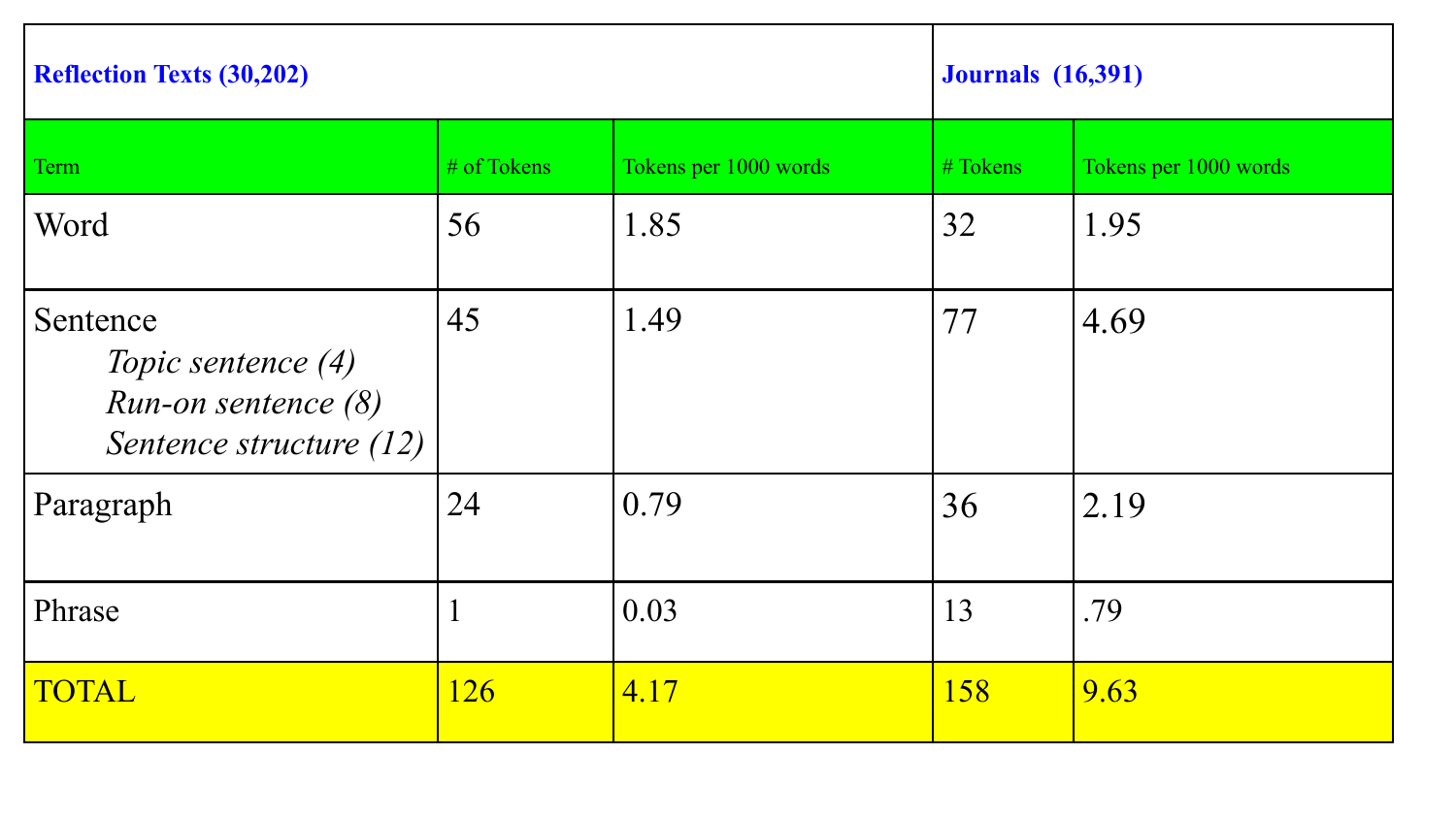

Comma, punctuation, pronoun, transition, aside, clause, first-person, gender, statement, directive, parenthesis, quotation marks, cohesive, italics, period (note what doesn't show up, too!)

| Reflection Texts (30,202) |                | FOLs (16,391) (Asked to talk about<br>language!) |            |                       |
|---------------------------|----------------|--------------------------------------------------|------------|-----------------------|
| Term                      | $\#$ of Tokens | Per 1000 words                                   | $#T$ okens | Tokens per 1000 words |
| <b>TOTAL</b>              | 26             | .86                                              | 29         | 1.76                  |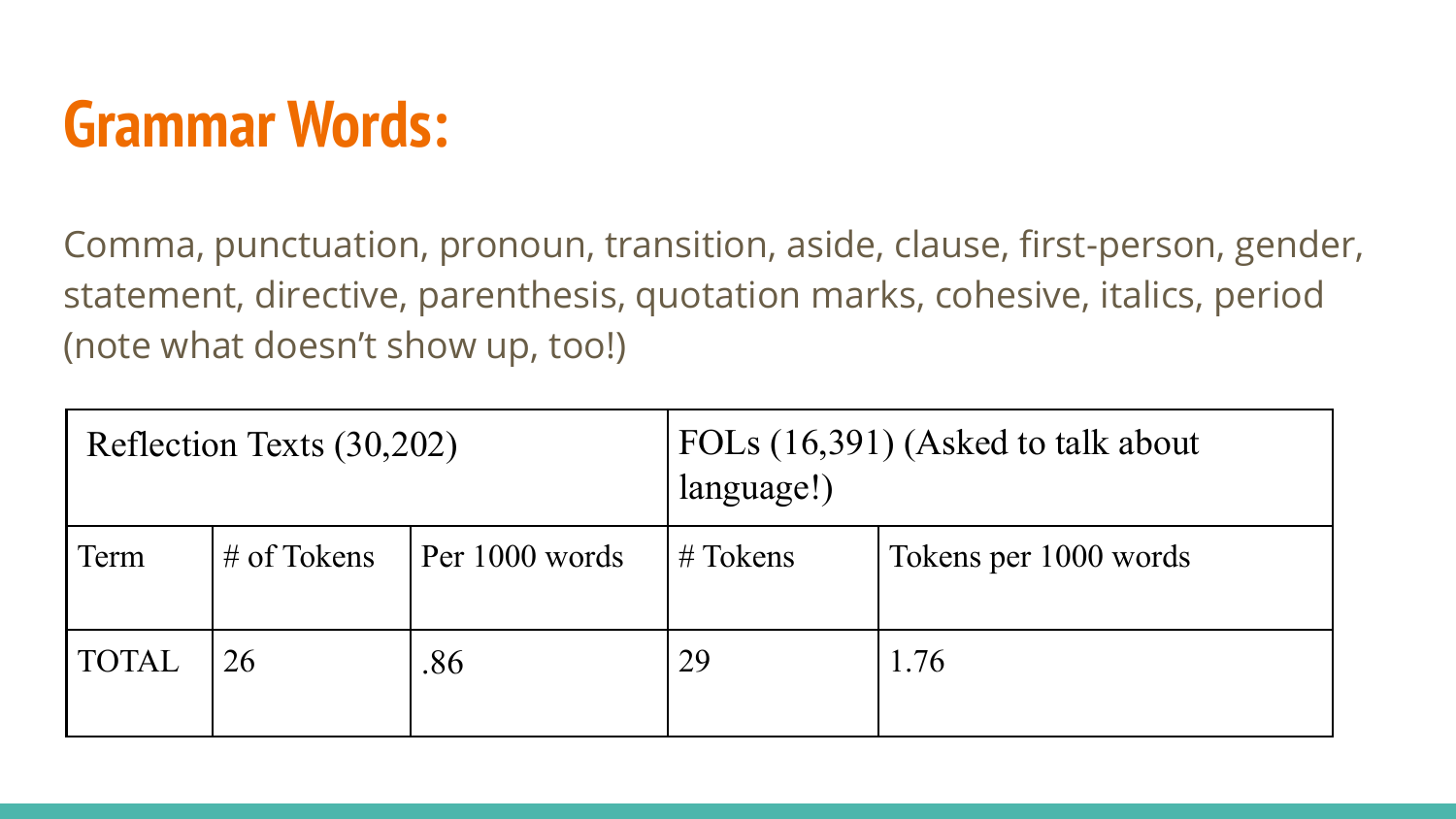# **Scary Thought: Grammar = ERROR**

| Word (from the Reflection Memos)                   | $\#T$ okens | Tokens per 1000 words |
|----------------------------------------------------|-------------|-----------------------|
| <i>Mistake</i>                                     | 36          | 1.19                  |
| Fix                                                | 19          | 0.62                  |
| Correct, correction, correctly                     | 19          | 0.29                  |
| Error                                              | 9           | 0.29                  |
| Right                                              | 8           | 0.26                  |
| Wrong                                              |             | 0.23                  |
| <b>Total of words related to correctness/error</b> | 98          | 3.24                  |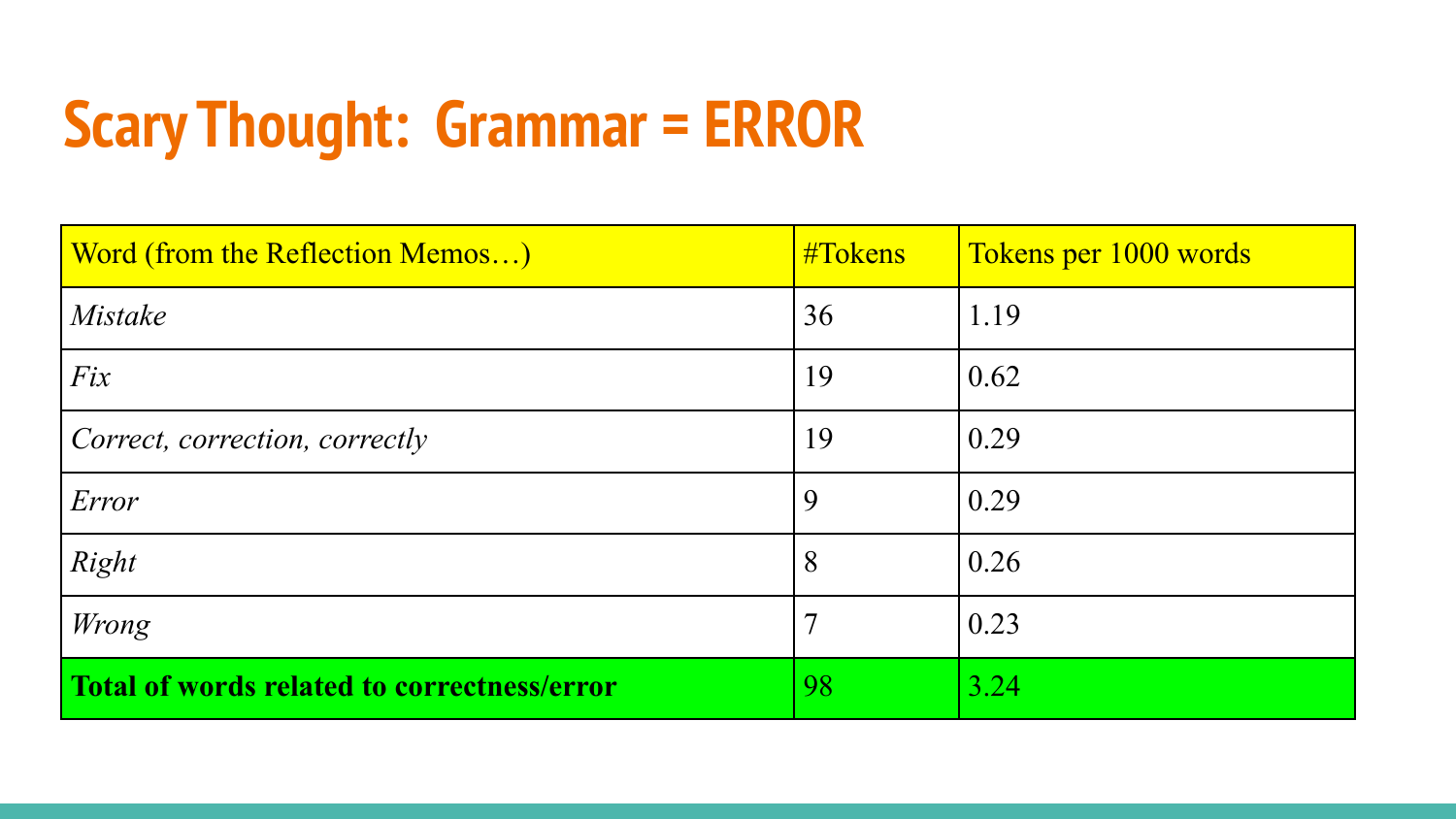#### **When students write about their grammar… (memos)**

63 occurrences of *grammar/grammatical* in the reflection memos:

 $\rightarrow$  11 occur with the word *mistake*,

 $\rightarrow$  6 occur with *error*,

→ there are one or more instances of *grammar issues*, *improving grammar*, being *not good at grammar*, *struggling* with *grammar*, *correcting grammar*, finding grammar *confusing*, or even seeing grammar as *the bane of my existence*.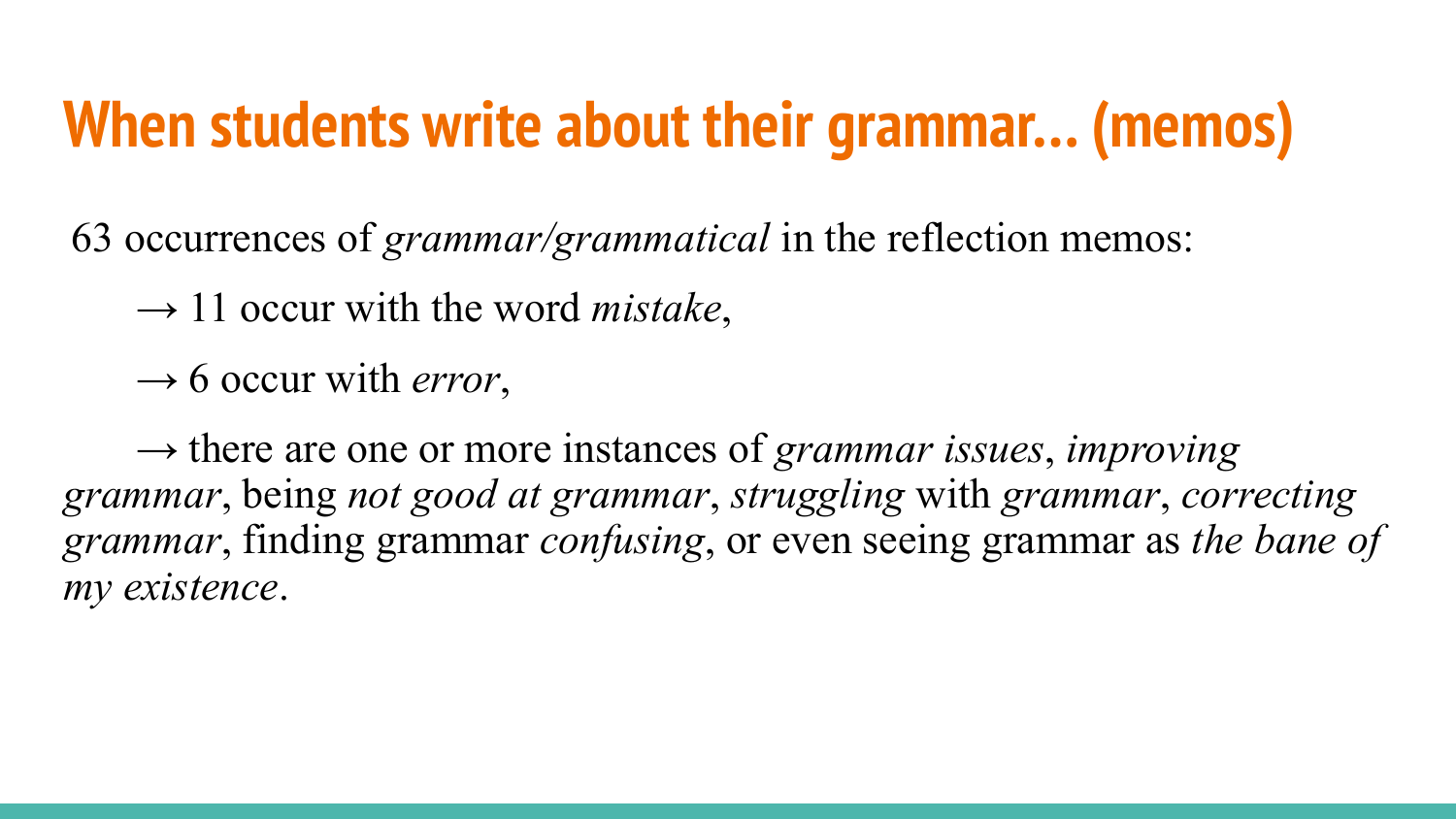#### **But we you dig deeper, students describe language as...**

*abstract, annoyed, amazing, bland, brilliant, cheesy*, *choppy*, *clean*, *clunky*, *coddling, compassionate, compelling, concise, confident, consistent, credible, dense, direct, dragging, dramatic, effective, engaging, exaggerated, exceptional, fluff-and-filler*, *formal, frantic, funny, graphic, helpful, honest, humble, informal, informative, invested, jumbled*, *Big/Little League*, *motherly, nervous, nonchalant, optimistic, organized, outspoken, passionate, perfect, personal, persuasive, poignant, powerful, pushy, raw*, *realistic, relatable, relaxed scholarly, reliable, sarcastic, serious, settled, short, simple, sloppy*, *smart, snarky, soft, sophisticated, straightforward, strong, tangible, understandable, unique, uncomplicated, violent.*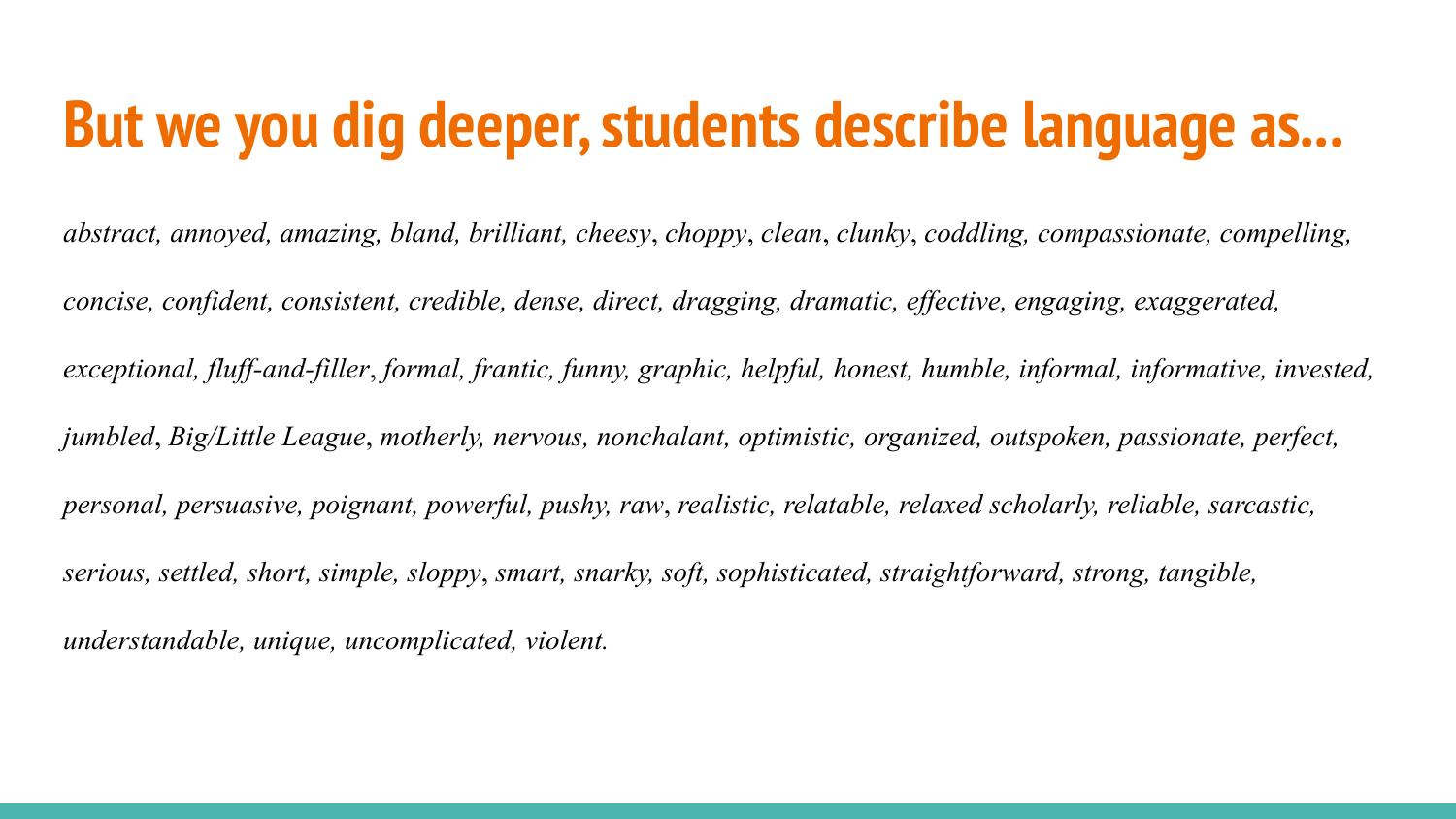### **Some Preliminary Conclusions: Metalinguistic Awareness**

- 1. Metalinguistic awareness is often SENSORY (not analytical or stated in grammatical metalanguage):
	- a. Sound
	- b. Movement
- 2. Students are beginning to be aware of the experiential, interpersonal, and rhetorical EFFECTS of language, but not always how these relate to linguistic choices:
	- a. Language mediates experiences of the world
	- b. Language constructs identities
	- c. Language connects to other people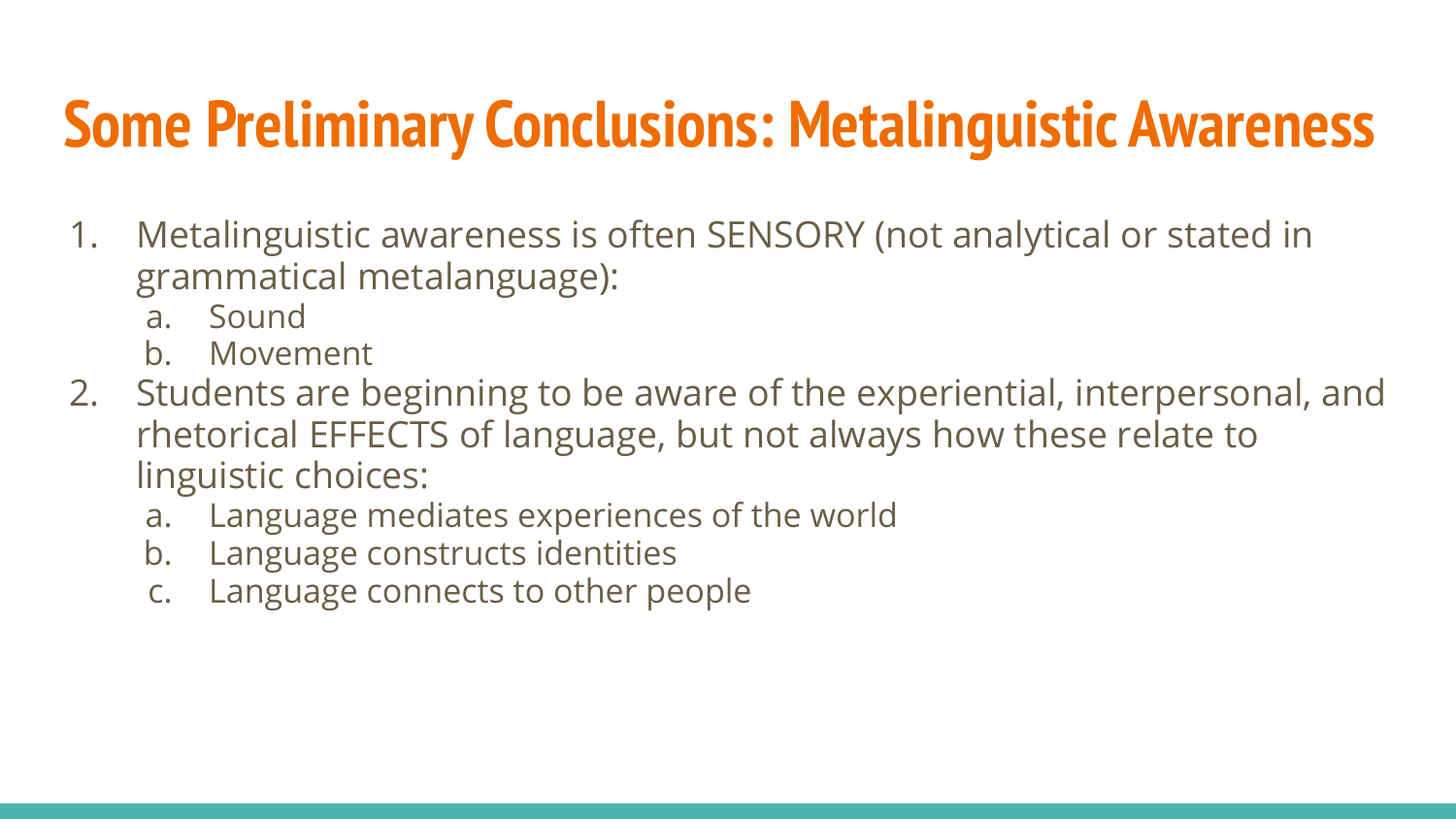

I remember that my writing was the first one to be pulled up on the white bord through the projector. Mrs. Moore actually **made me read my own writing** which shouldn't really be something like "OMG" but i read it anyways. While reading my summary of "why you are going to need this for college **I was actually impressed the way I write** because it seemed really good and I guess that was my reaction because I only read that once and that was while I was writing it. (8AA)

But because of this class, I can proudly say that not knowing **how to sound** while writing, or having to write in a tone that you are not used to, is not a problem and does not make you wrong or a bad writer. You can't just quit because it's something you aren't unfamiliar with, and it's a part of growing as a writer: being able to handle a situation or setting that isn't necessarily in your comfort zone. (16F)

Revising this paper was mostly made up of adding in my sources and making sure I had more analysis than summary. I struggled with getting my words to express how I felt and worried that **it sounded too much like me jus**t describing *what* he said, and not *why* it worked. (16AA)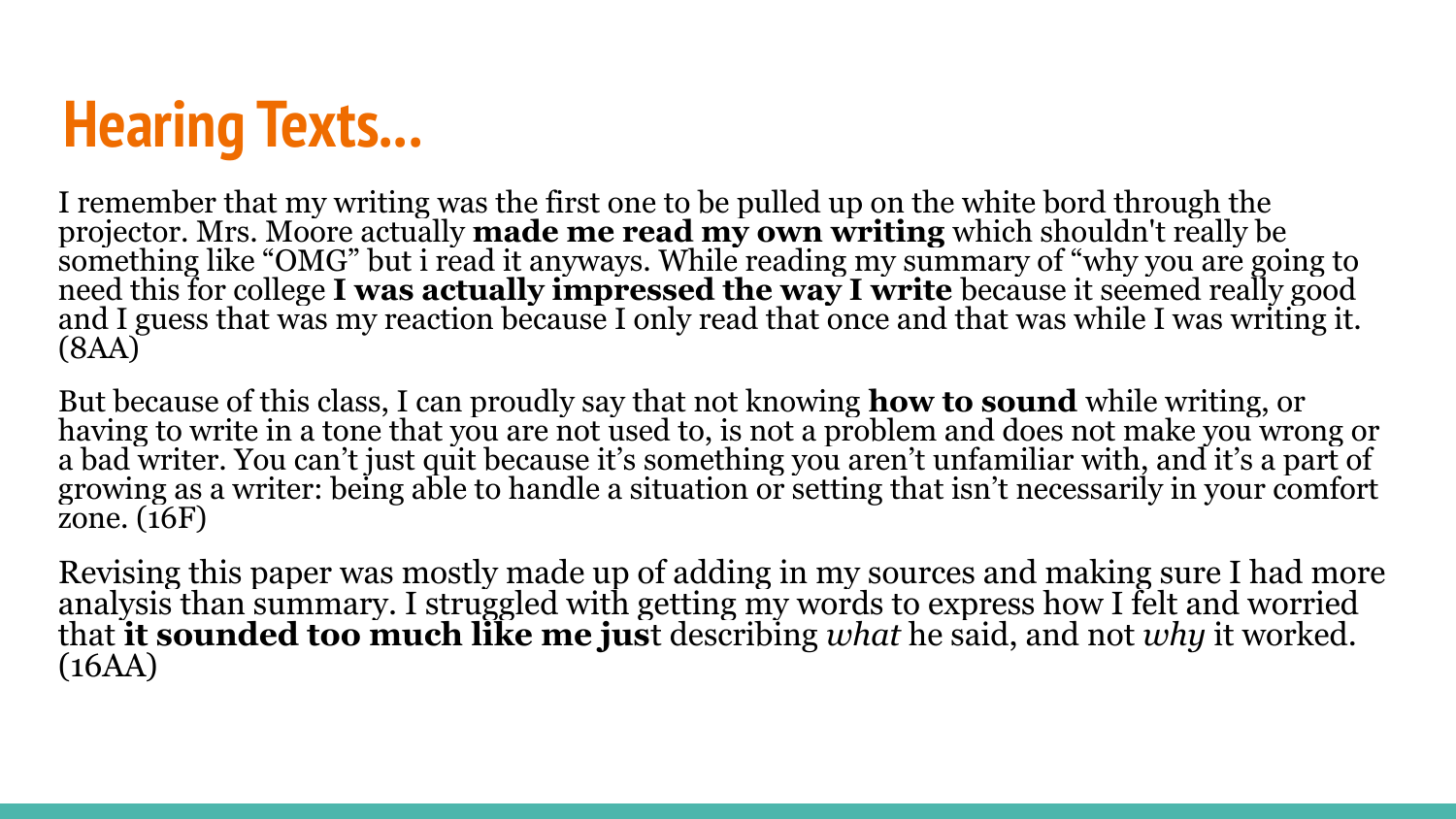# **Language choices construct identity--and do things...**

She starts off with **egging the reader on** by asking the reader if they doubt her and to "Test it out." This was her power sentence and engagement, showing her **certainty to her claim** and intriguing the reader to keep reading and following on with what she is trying to prove. The way the author wrote this gave off **a strong personality**, as if she dared someone to question or doubt her. Her strategy is very persuading to the reader, it gives off a feeling of **authority and reassurance**. (13.3)

David Sedaris says "I'm still waiting". This one sentence is a whole paragraph why? Because he wants to make you as a reader think. It makes you take a pause in the narrative to give you time to think in your own mind what he is waiting for or why? (10.2)

In Hylands conclusion he again uses first person, closing with, "I have argued that all writing has a voice..." and "I have suggested here are an attempt to model how writers convey such a voice;..." Which seems pretty powerful to me, being the fact that he's saying 'I'. As if he's saying 'here are my reasons and you should follow it.' (13.4)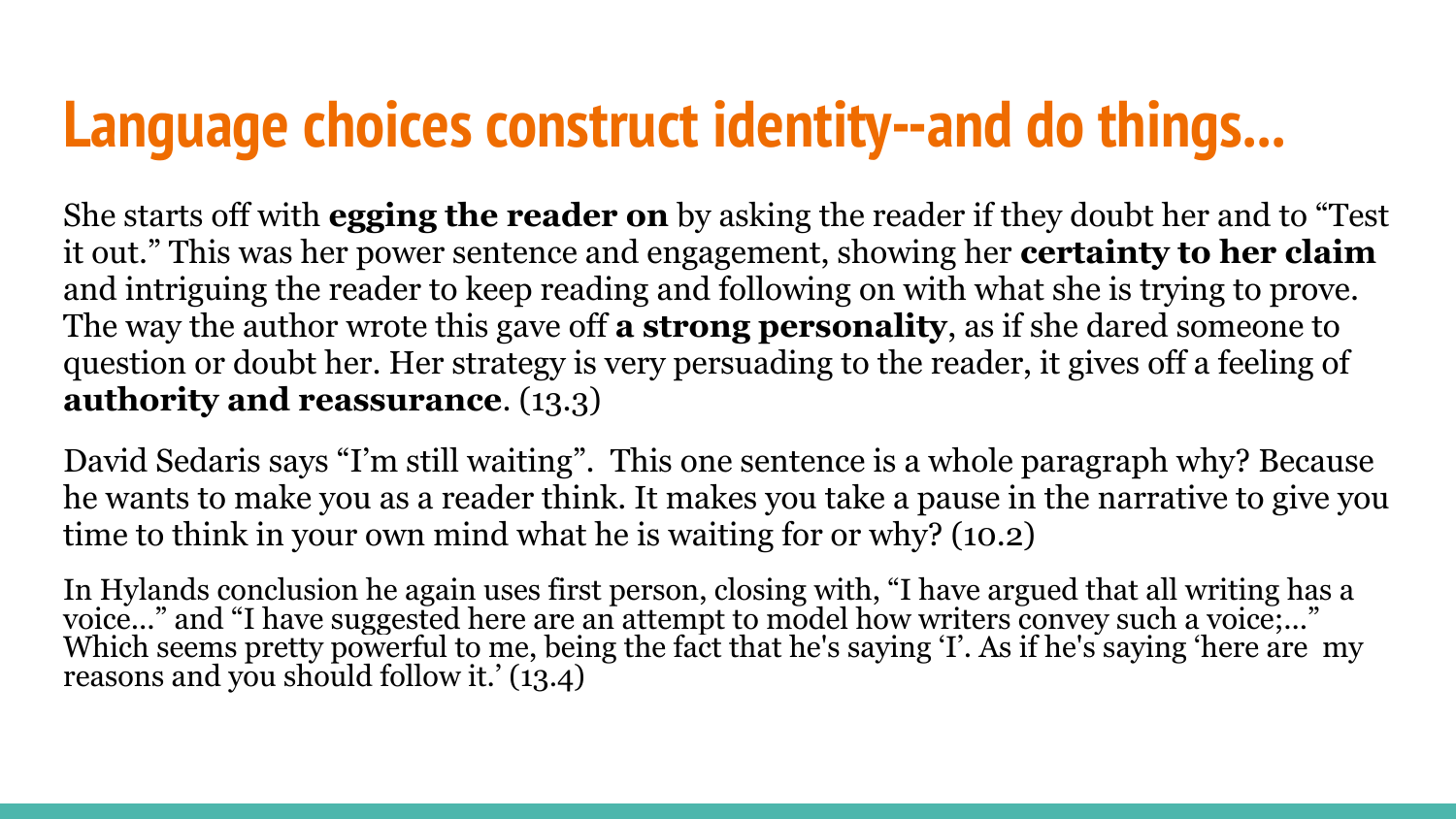### **Doing things with language...**

The author uses "we, you, they, us" making it sound like shes using this article to talk to herself to and joining herself with the reader. (18.3)

Ken Hyland comes off very informative. He has a way of explaining things clearly without being snarky or sounding like a know it all. (7.4)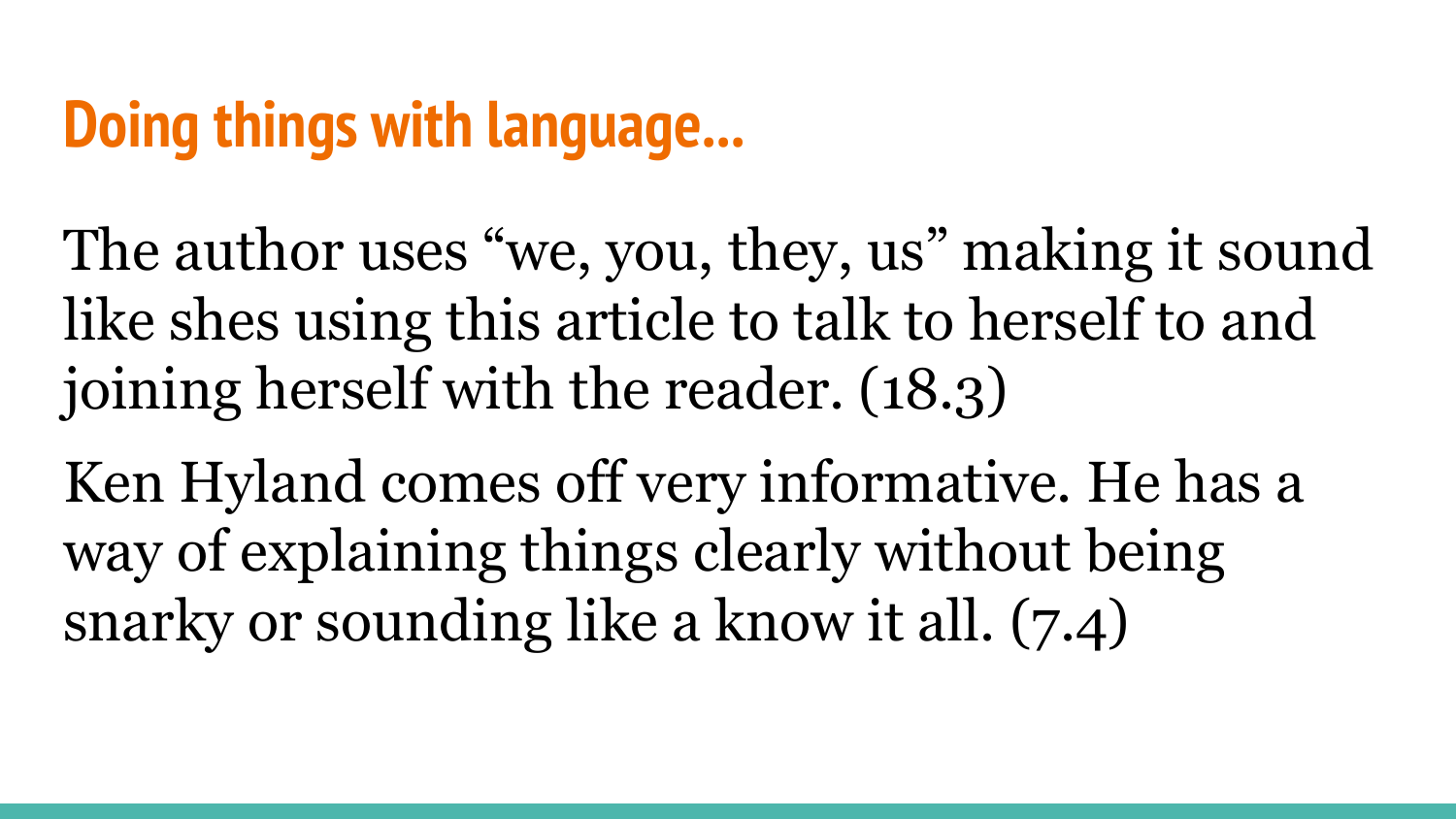#### **Back-Door Grammar: Start with What They Know**

Exercise: The "Center of Gravity"

*In "Literacy, Discourse, and Linguistics: introduction," by James Paul Gee Discourses are ways of being the world; they are forms of life which integrate words, acts, values, beliefs." This sentence is powerful to me because it helps me understand what a discourse is and how to act with a discourse…. The sentence contains the formula on a discourse*. (9.1)

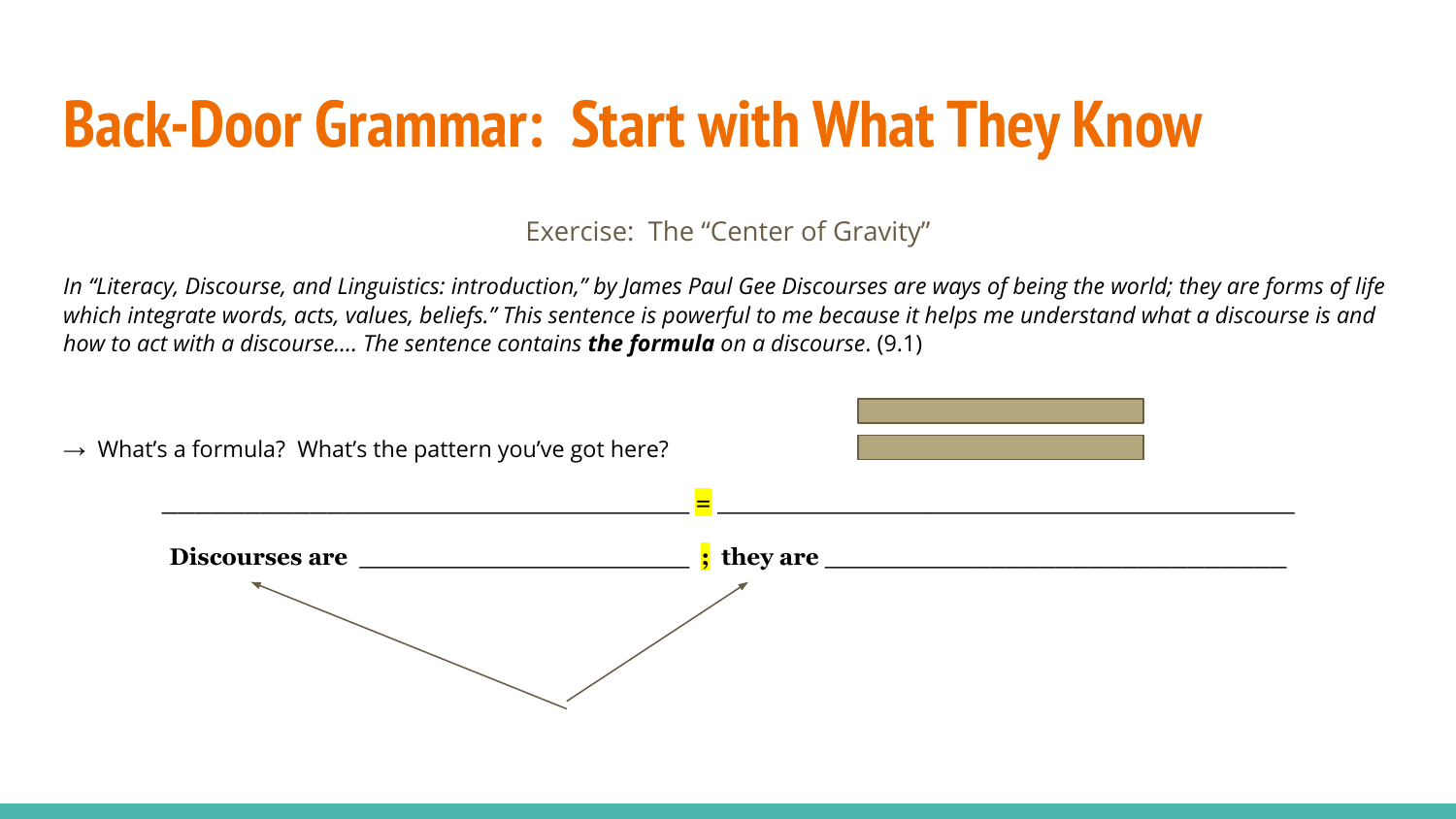# **How would you describe it? (Part 2: Tone→ Syntax)**

*There are a handful of articles that can inform and or try to give help but how many go the extra mile to make sure that you understand and go into extra detail and also successfully do so in a humble way? Not very many. The author states, "Much of this work, I think (and hope), shares at least some of the assumptions of the following papers" (1). (5.1)*

- Can you specify what makes this humble? Can you make it sound arrogant? How?
- Qualifiers (softeners or hedges)
	- Much of
	- I think
	- (and hope)
	- at least some
- Can you move the "I think (and hope)"?
- Read it aloud. What happens with "and hope"?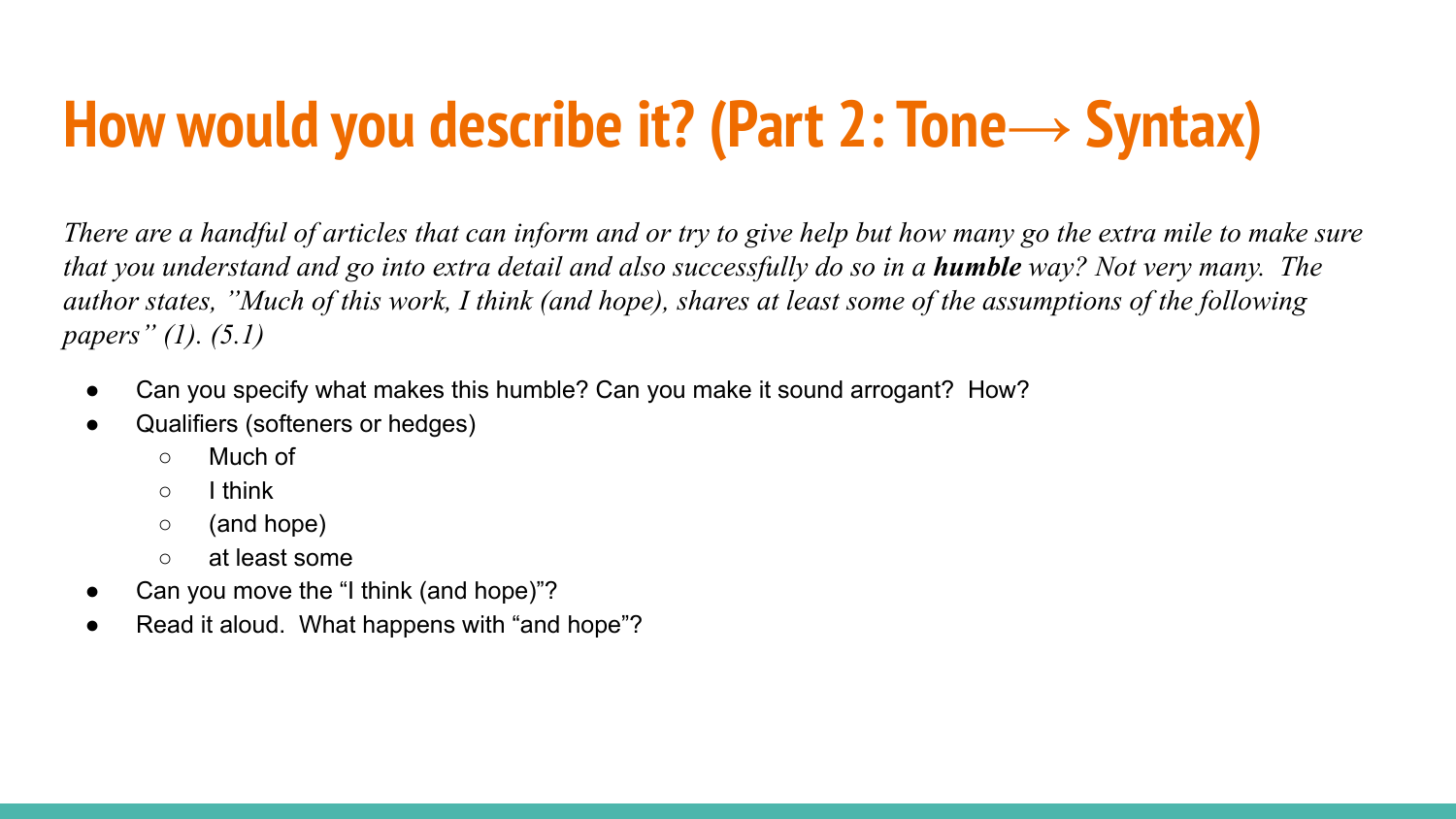# **Noticing and Awareness Exercises: What do you see?**

Alexie said, "He bought his books by the pound at Dutch's Pawn Shop, Goodwill, Salvation Army and Value Village. When he had extra money, he bought new novels at supermarkets, convenience stores and hospital gift shops."

- Why is it important to include "When he had extra money"?
- Is it a sentence? Why not?
- We could call this the "circumstance" slot:

When \_\_\_\_\_\_\_\_\_\_\_\_\_\_\_\_\_\_\_\_, sentence. After \_\_\_\_\_\_\_\_\_\_\_\_\_\_\_\_\_\_\_\_\_, sentence. At the the sentence.

What else goes in the "circumstance" slot right before the sentence? (transitions, contrasts, reasons….) Can we put the circumstance at the end of the sentence instead of at the beginning? Why do you think Alexie put it here?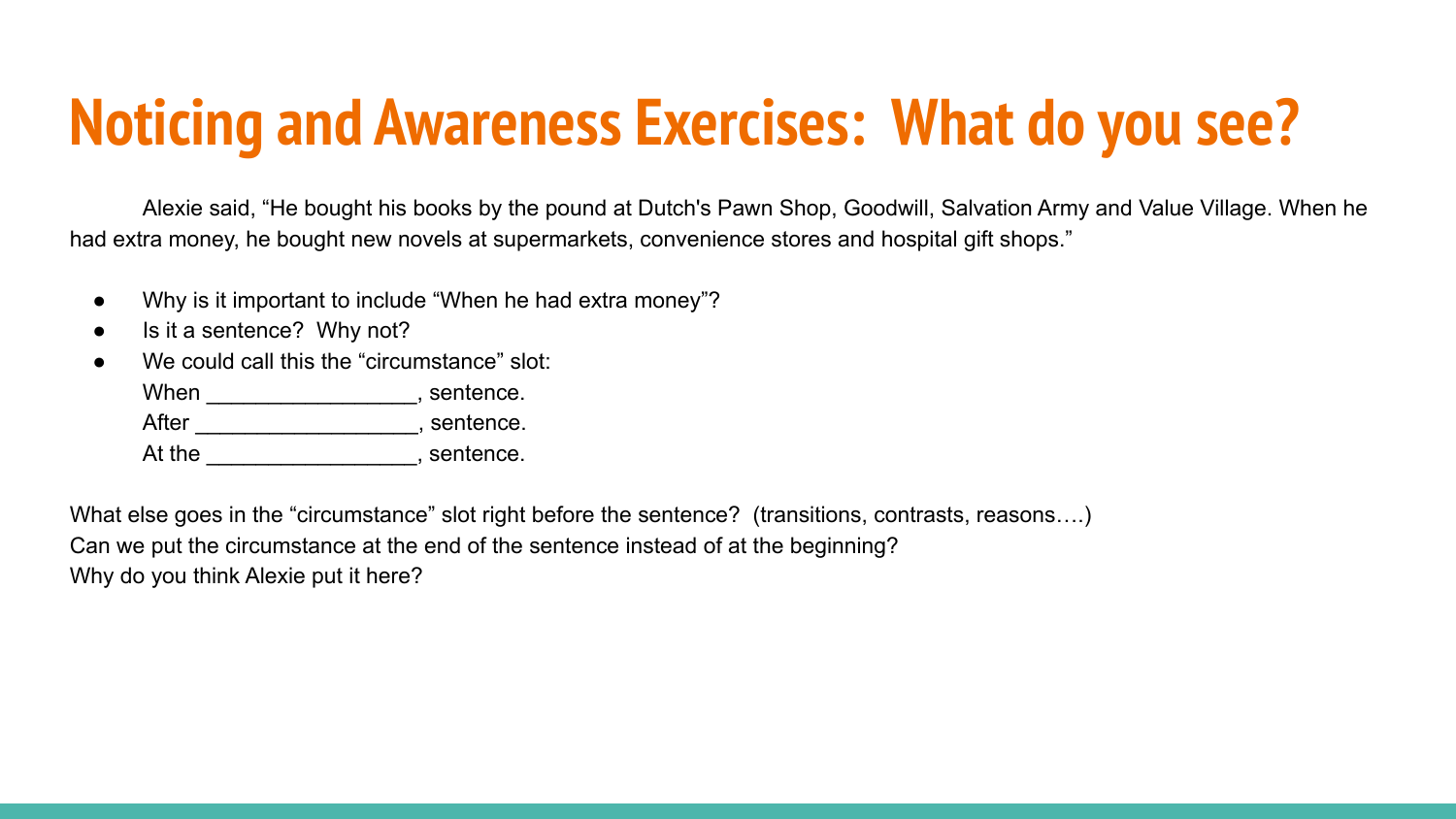#### **Embodied texts: using the voice, face, hands, etc.**

There is no such thing as writing in general. Do you doubt this claim? Test it out. Go to your desk right now and attempt to write something in general. Do not write for any specific audience, purpose, or context. Do not use any conventions that you've learned for school, work, creative writing, and so on. Just write in general. (from Wardle)

Much of this work, I think (and hope), shares at least some of the assumptions of the following papers… (from Gee).

See Giovanelli (2014) for more on embodied learning...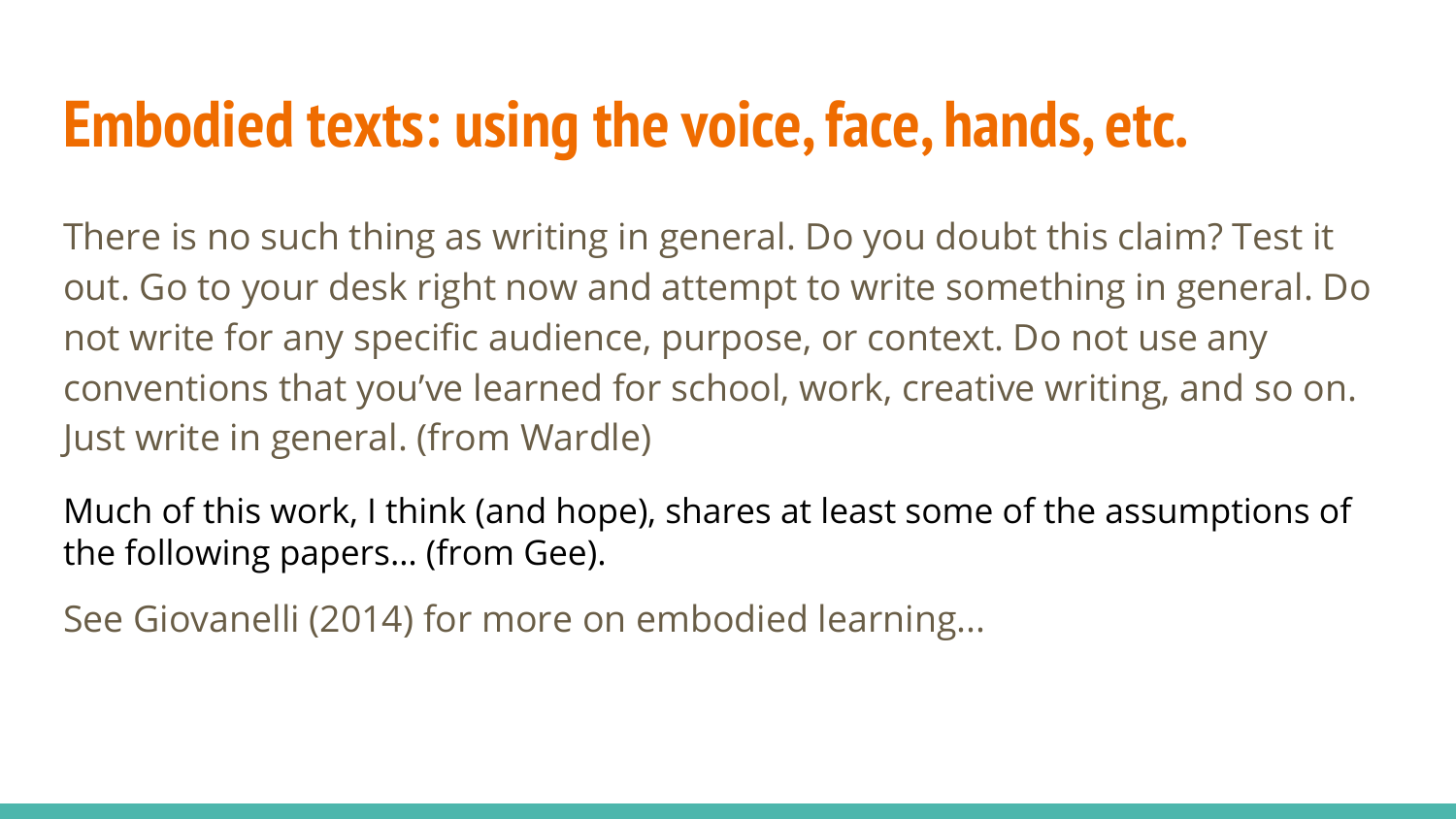# **Applying the Back-Door to Students' Own Texts...**

When I was writing my narrative essay I struggled big time to write it because I have never written 'big' essays for school before; In high school all my teachers would only make us do worksheet after worksheet. In school I was never taught how to write strong paragraphs. When I was writing my essay I actually ended up writing two essays because I was very insecure about my first one so, I wrote another one, but then went back to the first one, it was like that, back and forth for a long while until I finally figured out what I wanted to write, and even then I still needed to figure out how to put all my information together and get my thesis and conclusion, there was so much left for me to add on. While writing my essay I would stay up till midnight to make sure that everything I had was at least good to turn in. (12LN)

- $\bullet$ Student reads to me... read back to the student.
- Impressions? Circumstance slots? Information chunks? What's iffy? ●
- $\bullet$ What blows me away?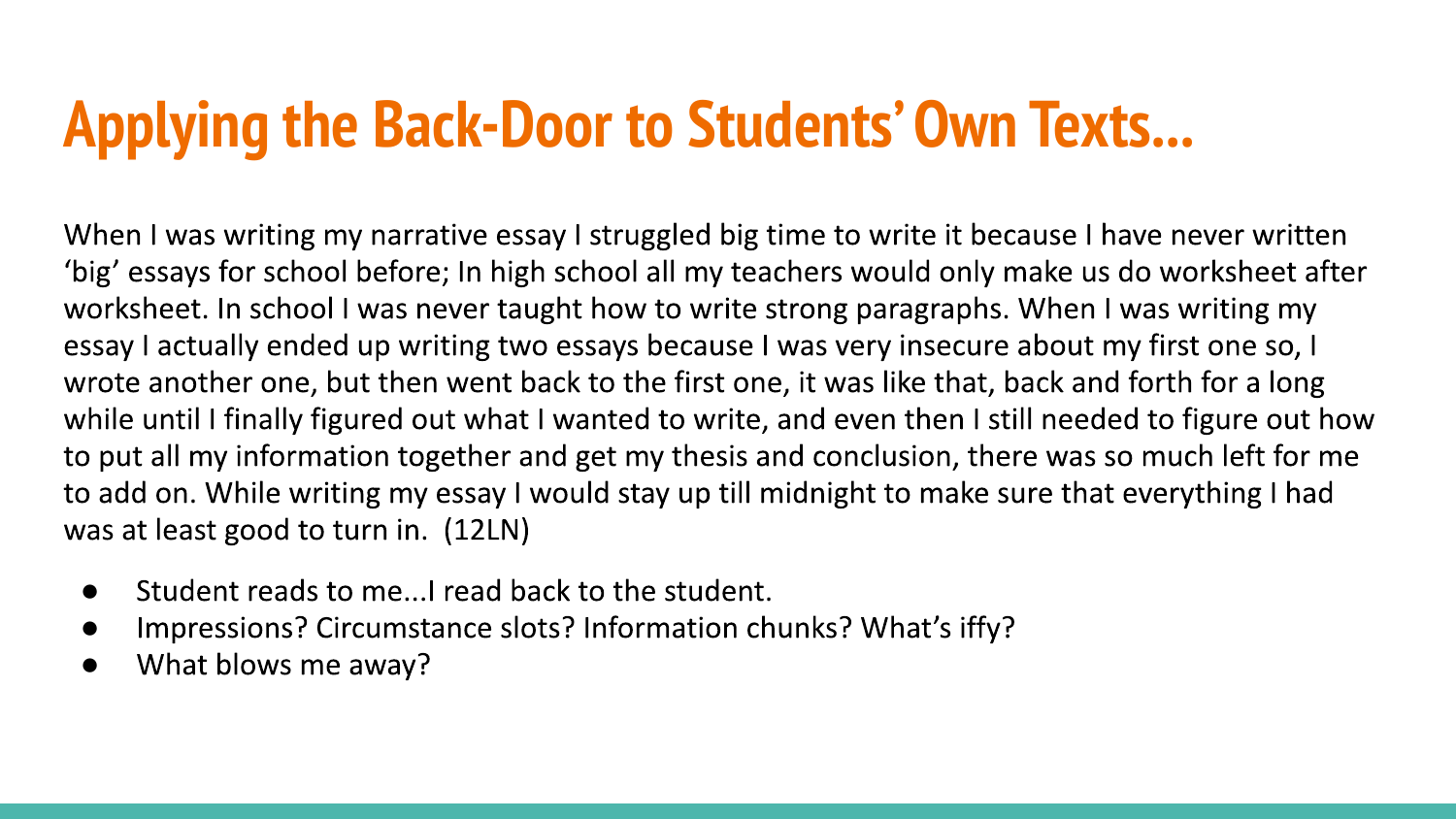# **Point of Contention: Coverage**

Can you "cover" the grammar you need if you take the back-door approach?

The early set-up:

- We use language to make sense of the the world and what we know (experiential)
- We use language to negotiate relationships and identities (interpersonal)
- We use language to navigate what we read and see (textual)
- We follow language conventions according to the context (genres)

Make notes on language concepts covered so that you can circle back to them...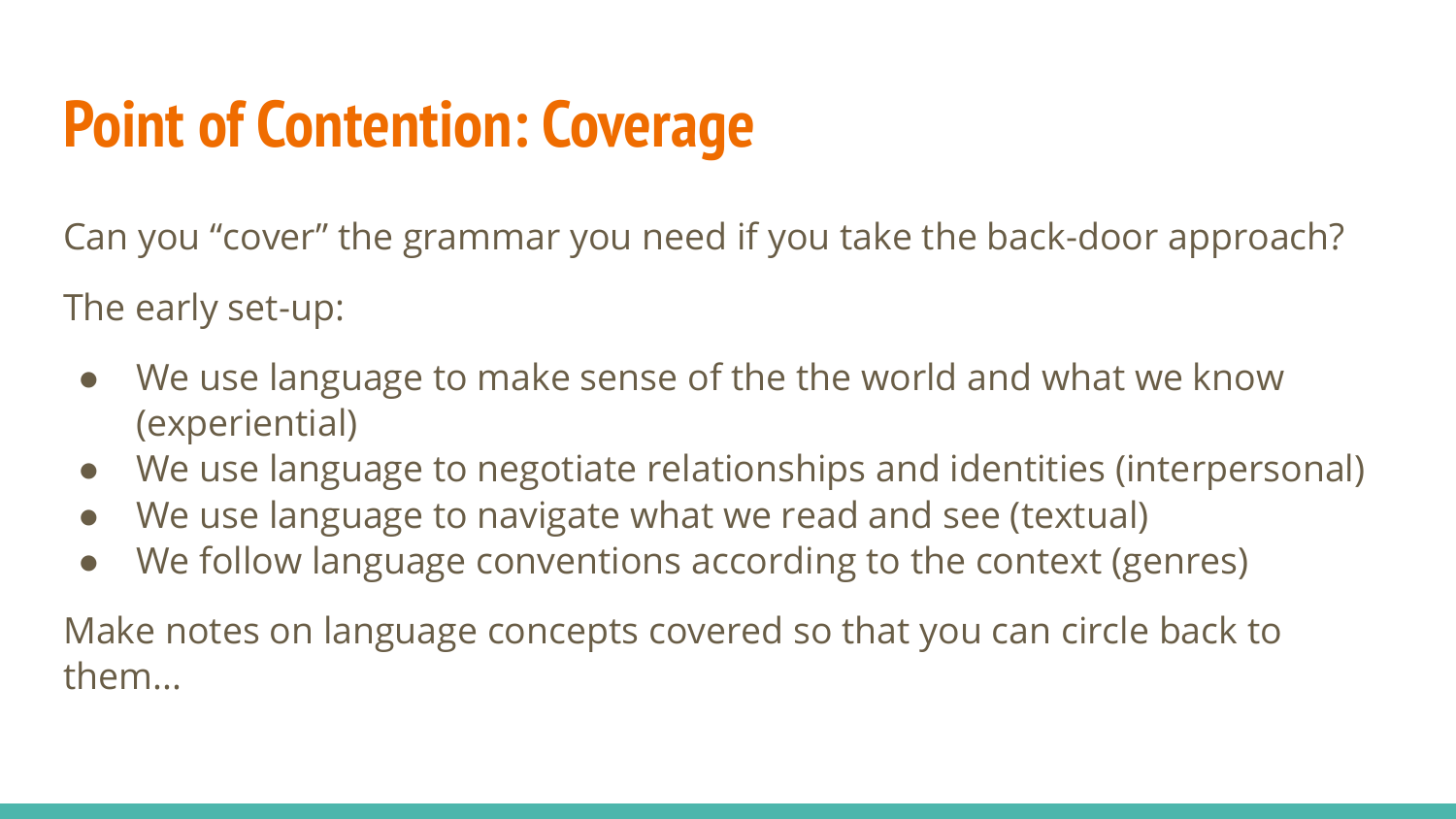### **Wrapping Up: Confidence Building in Dialogue**

 "Our own argument is that learners' capacity to **think metalinguistically about writing** and to **enact that thinking in the composing of text** is enabled through **high-quality classroom talk.** … Potentially, classroom talk can be the cultural tool which supports the construction of shared declarative metalinguistic knowledge and the psychological tool which supports writers' cognitive capacities to use that knowledge procedurally in the shaping of their own written texts." (Myhill and Newman, 2016, p. 178. Emphasis added).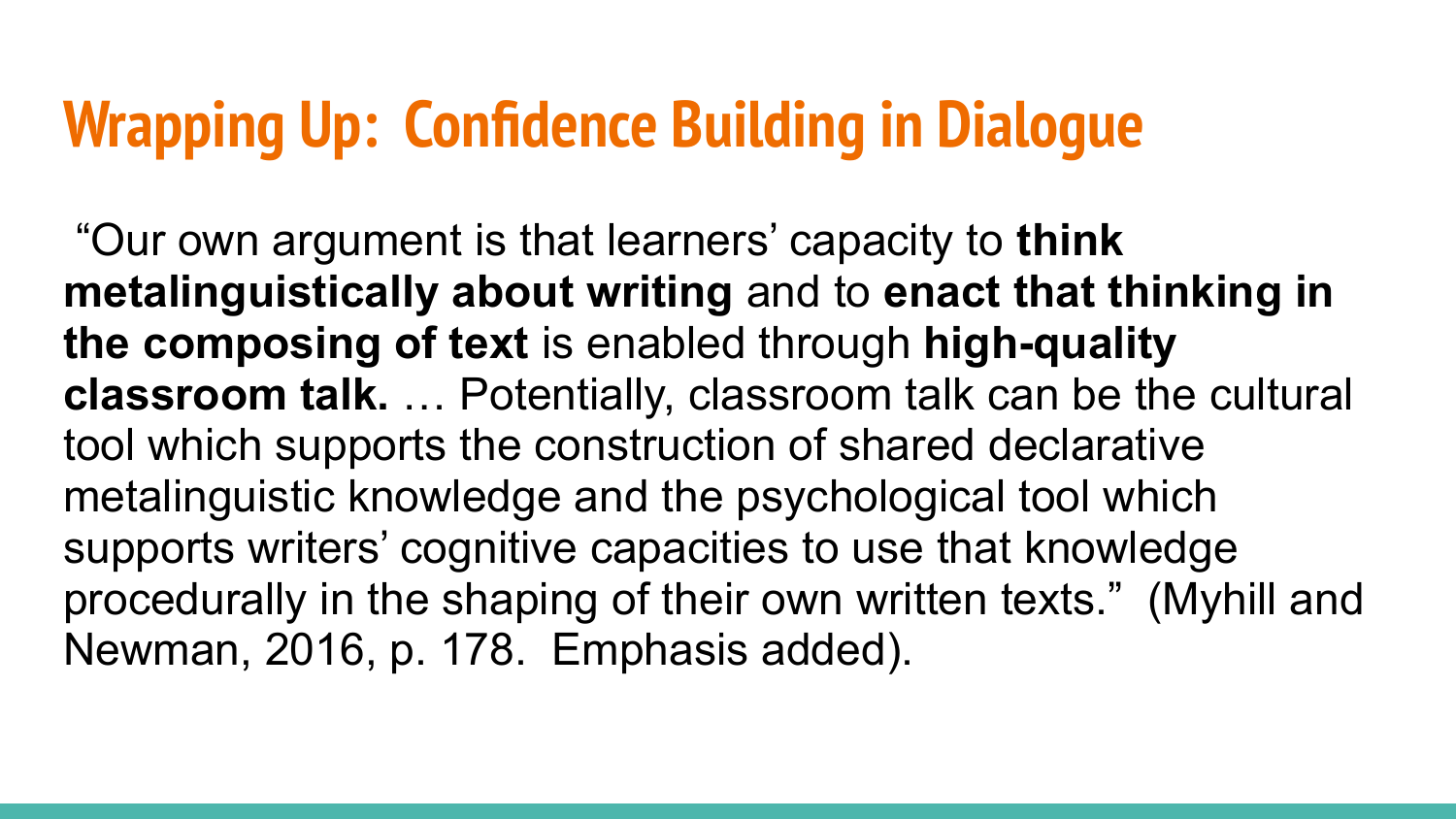### **The take away? Through the back-door approach, we ...**

- Invite students to talk about language,
- Scaffold that talk by
	- Starting with what the students recognize in the language
	- Connecting talk about writing to physical experiences (with gesture, metaphor, analogy)
	- Building room to reflect, revise, and revisit
- Monitor our own talk in relation to prescriptivism and fixed mindsets,
- Give ourselves--and our students--grace, and (finally)
- Celebrate progress!